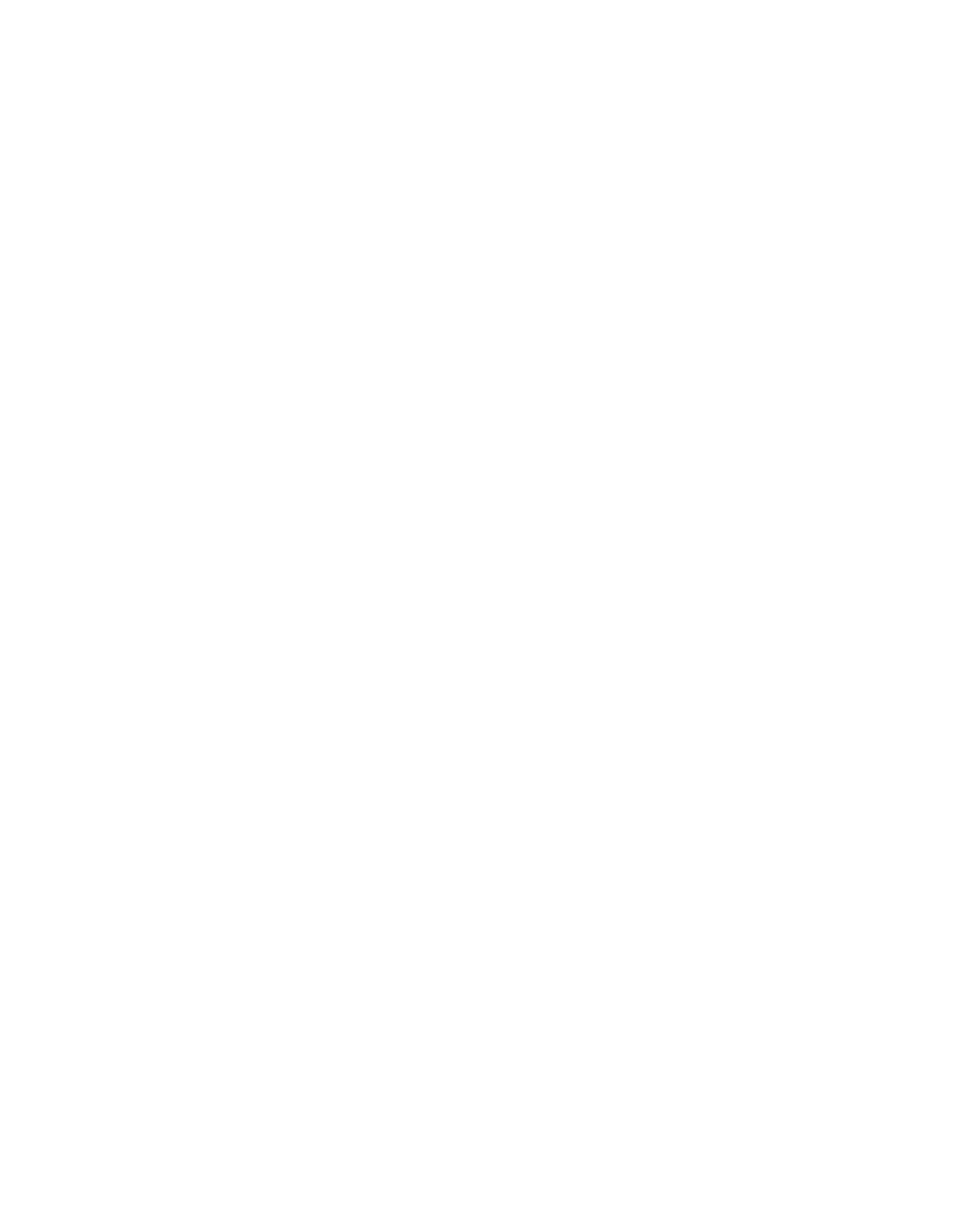## ITEM 110. AIR QUALITY REQUIREMENT FOR EQUIPMENT

As of 2016, ten (10) counties in North Central Texas have been designated by the EPA as being nonattainment for the pollutant ozone, and additional counties are expected to be designated in the near future. As a result, development of an air quality plan, known as the State Implementation Plan (SIP), is required for all nonattainment areas in order to demonstrate how ozone will be reduced to levels compliant with EPA standards. The SIP for the Dallas-Fort Worth nonattainment area includes programs to implement control strategies to all emission sources, including non-road construction equipment sources. To support these efforts, air quality requirements for equipment are applicable to the Contract.

#### **110.1. EQUIPMENT REQUIREMENTS**

All construction equipment being used to perform work on the Contract shall meet EPA emissions standards of Tier 3 or equivalent, or cleaner. Model Form A.14. Schedule for Phase-In of Tier 1-Tier 4 Non-Road Engines is included in Appendix A. Compliance may be achieved through the use of equipment powered by an EPA-certified engine, through engine repowers, or through the use of retrofits which have been verified by the EPA and/or California Air Resources Board. A list of available retrofits is available online at EPA's website "Verified Technologies List for Clean Diesel."

Equipment that meets one or more of the following conditions may be exempt from these requirements:

- (1) Equipment powered by an engine that is less than or equal to ten (10) years old.
- (2) Equipment that must be used to fulfill use or reporting requirements for a grant program or other clean air initiative. Documentation of such obligations must be submitted to OWNER for verification.
- (3) Equipment that is designated as low-use equipment, which is defined as any piece of construction equipment which is used for less than ten (10) hours per week on a single public works contract. A Low-Use Exemption Weekly Reporting Form will be required for all equipment for which this exemption is claimed. Model Form A.15. Low-Use Exemption Weekly Reporting Form is included in Appendix A.
- (4) Equipment that is being used to address a critical or emergency public works need, including, but not limited to, broken water mains or sanitary sewer lines. This exemption is limited to work performed in a situation in which the procurement of construction services is performed on an emergency basis, as provided for by State law.

#### **110.2. OPERATIONAL REQUIREMENTS**

All diesel fuel used to perform work on the public works contract shall be Ultra-Low Sulfur Diesel (ULSD) fuel which also complies with Texas Low Emission Diesel (TxLED) program requirements. This may include TxLEDcompliant Biodiesel blends.

The CONTRACTOR shall limit idling of equipment to no more than five (5) minutes, unless the idling is applicable to one or more of the following exceptions:

- (1) is being used for emergency response purposes;
- (2) is idling as a necessary component of mechanical operation, maintenance, or diagnostic purposes; or
- (3) is idling for the health or safety of the equipment operator.

To the greatest extent possible, CONTRACTOR shall stage equipment away from, and minimize operation near, sensitive receptors including, but not limited to, fresh air intakes, hospitals, schools, licensed day care facilities, and residences.

#### **110.3. REPORTING TO OWNER**

On or before the day construction activity commences, the CONTRACTOR shall submit to the OWNER an inventory report containing identifying data for each piece of equipment to be used on the worksite. A form for submitting such information will be provided by the OWNER. Model Form A.16. Contract Equipment Inventory is included in Appendix A. This inventory may be used by the OWNER or INSPECTOR to conduct site inspections and/or verify compliance with specification elements.

If additional equipment is brought on-site after construction begins, the CONTRACTOR shall provide this same inventory information to the OWNER for the new equipment on or before the day it begins work on-site.

Reports shall be provided for all equipment used on-site.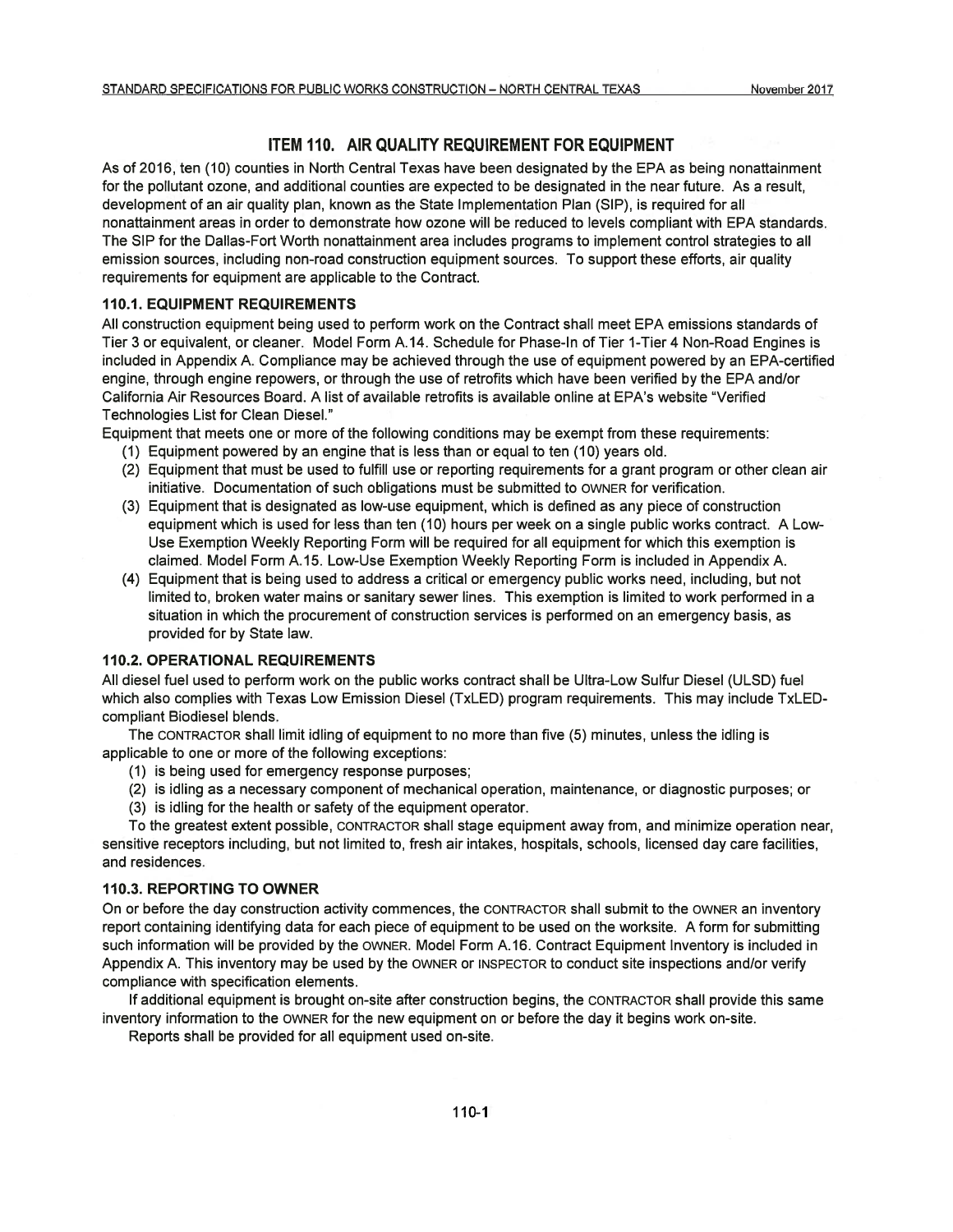## 110.4. ENFORCEMENT

All construction equipment used on the job site is subject to inspection by the OWNER at random. CONTRACTOR is responsible for ensuring that all SUBCONTRACTORS meet the requirements of this specification.

The provisions of this specification shall be enforced as established in the Terms and Conditions of the Contract. If the provisions of this specification are not met, the OWNER may declare the CONTRACTOR to be in default of the contract.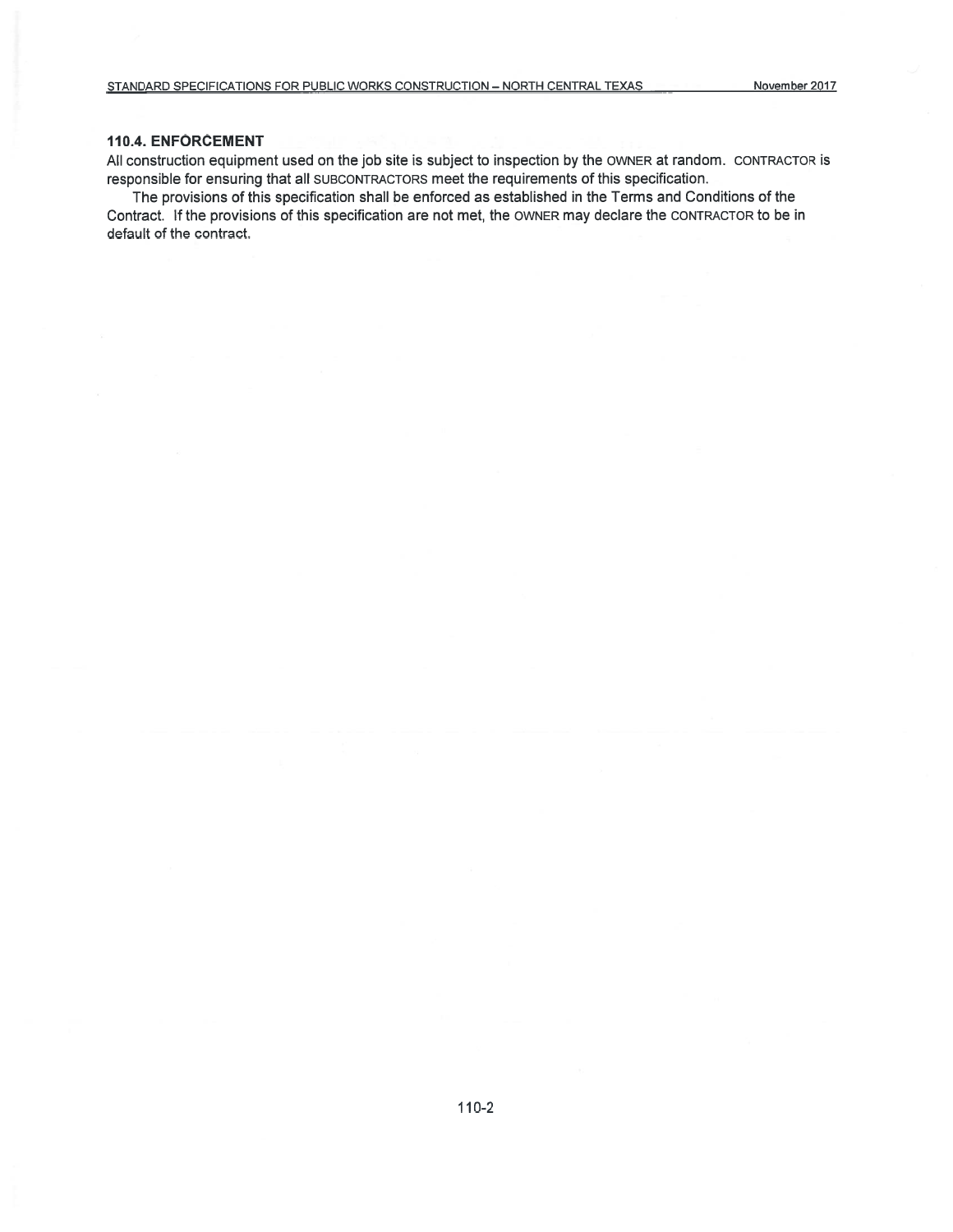Form A.14.

Reference Item 110. Air Quality Requirement for Equipment for use.

|      | <b>Horse Power and KiloWatt Engine Size Group</b> |                |                                                  |                |                |                |                |                |                |
|------|---------------------------------------------------|----------------|--------------------------------------------------|----------------|----------------|----------------|----------------|----------------|----------------|
|      | <b>HP</b>                                         | 25-49          | 50-74                                            | 75-99          | 100-174        | 175-299        | 300-599        | 600-750        | 750+           |
|      | <b>KW</b>                                         | 19-37          | 38-55                                            | 56-74          | 75-130         | 131-223        | 224-447        | 448-560        | 560+           |
|      | 1995                                              | T <sub>0</sub> | T <sub>0</sub>                                   | T <sub>0</sub> | T <sub>0</sub> | T <sub>0</sub> | T <sub>0</sub> | T <sub>0</sub> | T <sub>0</sub> |
|      | 1996                                              | T <sub>0</sub> | T <sub>0</sub>                                   | T <sub>0</sub> | T <sub>0</sub> | <b>T1</b>      | T1             | <b>T1</b>      | TO             |
|      | 1997                                              | T <sub>0</sub> | T <sub>0</sub>                                   | T <sub>0</sub> | <b>T1</b>      | <b>T1</b>      | <b>T1</b>      | <b>T1</b>      | T <sub>0</sub> |
|      | 1998                                              | T <sub>0</sub> | T1                                               | <b>T1</b>      | <b>T1</b>      | <b>T1</b>      | <b>T1</b>      | <b>T1</b>      | T <sub>0</sub> |
|      | 1999                                              | T1             | <b>T1</b>                                        | <b>T1</b>      | <b>T1</b>      | <b>T1</b>      | <b>T1</b>      | <b>T1</b>      | T <sub>0</sub> |
|      | 2000                                              | T1             | T1                                               | <b>T1</b>      | <b>T1</b>      | <b>T1</b>      | <b>T1</b>      | <b>T1</b>      | <b>T1</b>      |
|      | 2001                                              | T1             | <b>T1</b>                                        | <b>T1</b>      | T1             | <b>T1</b>      | T <sub>2</sub> | <b>T1</b>      | T1             |
|      | 2002                                              | T1             | <b>T1</b>                                        | <b>T1</b>      | <b>T1</b>      | <b>T1</b>      | T <sub>2</sub> | T <sub>2</sub> | T1             |
|      | 2003                                              | T1             | <b>T1</b>                                        | T1             | T <sub>2</sub> | T <sub>2</sub> | T <sub>2</sub> | T <sub>2</sub> | <b>T1</b>      |
|      | 2004                                              | T <sub>2</sub> | <b>T2</b>                                        | T <sub>2</sub> | T <sub>2</sub> | T <sub>2</sub> | T <sub>2</sub> | T <sub>2</sub> | <b>T1</b>      |
|      | 2005                                              | <b>T2</b>      | <b>T2</b>                                        | T <sub>2</sub> | T <sub>2</sub> | T <sub>2</sub> | T <sub>2</sub> | <b>T2</b>      | <b>T1</b>      |
|      | 2006                                              | T <sub>2</sub> | <b>T2</b>                                        | T <sub>2</sub> | T <sub>2</sub> | T3             | T3             | <b>T3</b>      | T <sub>2</sub> |
|      | 2007                                              | T <sub>2</sub> | <b>T2</b>                                        | T <sub>2</sub> | T <sub>3</sub> | T <sub>3</sub> | T3             | T3             | T <sub>2</sub> |
| Year | 2008                                              | T4i            | $\cdot$ T3<br>•T4i (option 1)                    | T <sub>3</sub> | <b>T3</b>      | T3             | T3             | T3             | T2             |
|      | 2009                                              | T4i            | $\cdot$ T3<br>·T4i (option 1)                    | T3             | <b>T3</b>      | T3             | T3             | T3             | <b>T2</b>      |
|      | 2010                                              | T4i            | • <b>T3</b><br>•T4i (option 1)                   | T <sub>3</sub> | T3             | <b>T3</b>      | T3             | T3             | T <sub>2</sub> |
|      | 2011                                              | T4i            | $\cdot$ T3<br>•T4i (option 1)                    | T3             | T3             | T4i            | T4i            | T4i            | T4i            |
|      | 2012                                              | T4i            | $\cdot$ T3<br>•T4i (option 1)<br>•T4İ (option 2) | T4i            | T4i            | T4i            | T4i            | T4i            | T4i            |
|      | 2013                                              | <b>T4</b>      | <b>T4</b>                                        | T4i            | T4i            | T4i            | T4i            | T4i            | T4i            |
|      | 2014                                              | <b>T4</b>      | T <sub>4</sub>                                   | T4i            | T4i            | T4             | T4             | T4             | T4i            |
|      | 2015                                              | <b>T4</b>      | <b>T4</b>                                        | <b>T4</b>      | <b>T4</b>      | <b>T4</b>      | <b>T4</b>      | <b>T4</b>      | <b>T4</b>      |
|      | 2016                                              | <b>T4</b>      | T4                                               | T4             | <b>T4</b>      | <b>T4</b>      | <b>T4</b>      | T4             | T4             |
|      | 2017                                              | <b>T4</b>      | <b>T4</b>                                        | <b>T4</b>      | <b>T4</b>      | <b>T4</b>      | T4             | <b>T4</b>      | <b>T4</b>      |
|      | 2018                                              | <b>T4</b>      | <b>T4</b>                                        | <b>T4</b>      | <b>T4</b>      | <b>T4</b>      | <b>T4</b>      | <b>T4</b>      | <b>T4</b>      |
|      | 2019                                              | <b>T4</b>      | <b>T4</b>                                        | T4             | <b>T4</b>      | <b>T4</b>      | T4             | T4             | <b>T4</b>      |
|      | 2020                                              | <b>T4</b>      | <b>T4</b>                                        | <b>T4</b>      | <b>T4</b>      | <b>T4</b>      | <b>T4</b>      | <b>T4</b>      | <b>T4</b>      |

# Schedule for Phase-In of Tier 1 - Tier 4 Non-Road Engines

TT4i= Tier 4 interim

Note: as an alternative to introducing the required percentage of Tier 4 compliant engines, manufactures may verify all their engines to an alternative NOx limit in each model year during the phase-in period.

T4 option 1 = Manufacture's selecting Tier 4 Option 1 will be meeting Tier 4 standards

T4 option 2 = Manufacture's selecting Tier 4 Option 2 must meet Tier 3 standards in the indicated model years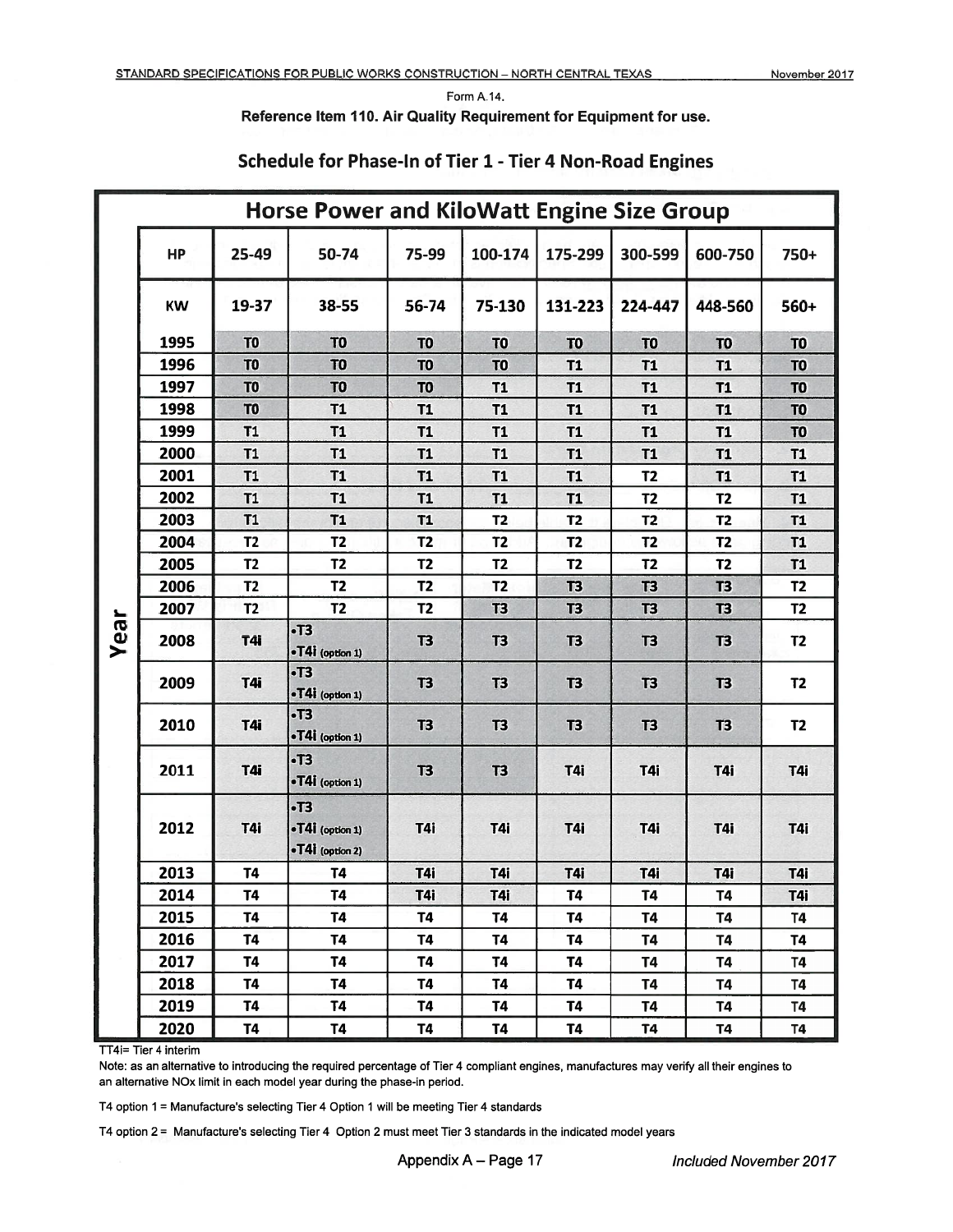#### Form A.15.

### Reference Item 110. Air Quality Requirement for Equipment for use.

## [Jurisdiction] Clean Construction Specification

### **Low-Use Exemption Weekly Reporting Form**

If any low-use exemptions are being claimed for equipment in use on a on a Contract in which the Clean Construction Specification is in place, this form must be updated and provided to the *fiurisdiction* Representative on a weekly basis for the duration of the Contract. The form shall be made available to the Representative upon request.

If low-use exemptions are being claimed for equipment owned and/or operated by subcontractors, it must also be included in the project reporting. Each company's equipment should be submitted on a separate form.

3. Week Start Date: Week End Date:

4. Usage Log: Complete the table below for each piece of equipment which is designated as low-use equipment. Add rows or make additional copies as necessary.

| <b>Equipment</b><br><b>Serial</b><br><b>Number</b><br>(last 5 digits) | <b>Date Work</b><br><b>Begins On-</b><br><b>Site</b> | <b>Hour Meter</b><br><b>Reading at</b><br><b>Start of Work</b> | <b>Date Equipment</b><br><b>Taken Offsite</b> | <b>Hour Meter</b><br><b>Reading When</b><br><b>Taken Offsite</b> |
|-----------------------------------------------------------------------|------------------------------------------------------|----------------------------------------------------------------|-----------------------------------------------|------------------------------------------------------------------|
| Example 3                                                             | March 1, 2010                                        | 250                                                            | March 3, 2010                                 | 255                                                              |
|                                                                       |                                                      |                                                                |                                               |                                                                  |
|                                                                       |                                                      |                                                                |                                               |                                                                  |
|                                                                       |                                                      |                                                                |                                               |                                                                  |
|                                                                       |                                                      |                                                                |                                               |                                                                  |
|                                                                       |                                                      |                                                                |                                               |                                                                  |
|                                                                       |                                                      |                                                                |                                               |                                                                  |
|                                                                       |                                                      |                                                                |                                               |                                                                  |
|                                                                       |                                                      |                                                                |                                               |                                                                  |
|                                                                       |                                                      |                                                                |                                               |                                                                  |
|                                                                       |                                                      |                                                                |                                               |                                                                  |
|                                                                       |                                                      |                                                                |                                               |                                                                  |
|                                                                       |                                                      |                                                                |                                               |                                                                  |
|                                                                       |                                                      |                                                                |                                               |                                                                  |
|                                                                       |                                                      |                                                                |                                               |                                                                  |
|                                                                       |                                                      |                                                                |                                               |                                                                  |
|                                                                       |                                                      |                                                                |                                               |                                                                  |
|                                                                       |                                                      |                                                                |                                               |                                                                  |
|                                                                       |                                                      |                                                                |                                               |                                                                  |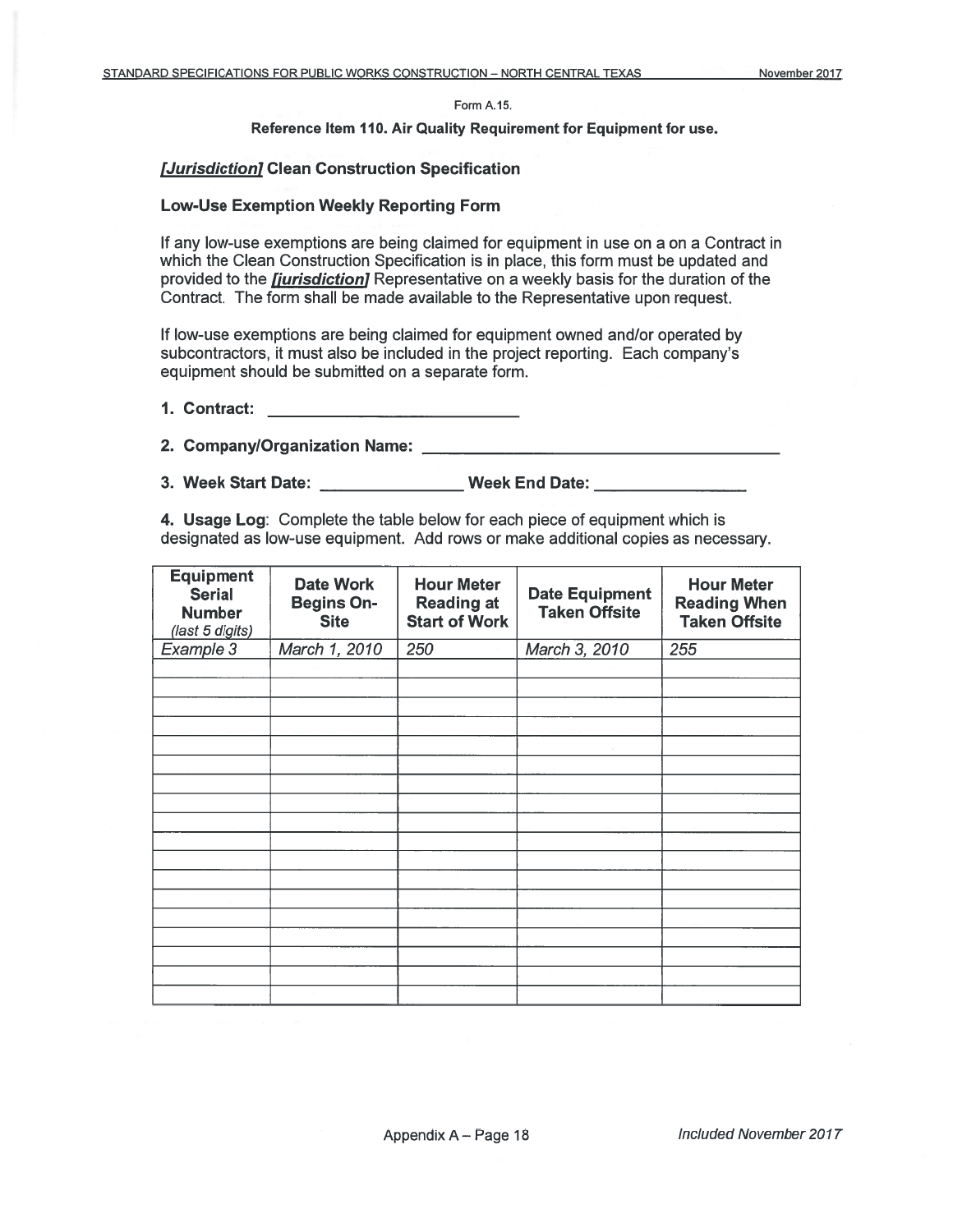#### Form A.16.

### Reference Item 110. Air Quality Requirement for Equipment for use.

## [Jurisdiction] Clean Construction Specification

## **Contract Equipment Inventory**

This form must be completed and presented to the *fiurisdiction* Representative on or before the day construction activity commences. If any additional equipment is brought on-site after construction begins, an additional form must be submitted to the Representative on or before the day the additional equipment begins work.

Equipment owned and/or operated by subcontractors must also be included in the project reporting. Each company's equipment should be submitted on separate forms.

This form will be retained by the Representative and may be used to conduct occasional on-site inspections and/or verify compliance with the *fiurisdiction* Clean Construction Specification.

# 1. Contract: <u>\_\_\_\_\_\_\_\_\_\_\_\_\_\_\_\_\_\_\_\_\_\_\_\_</u>

2. Company/Organization Name: **All and Science of All and Science of All and Science of All and Science of All and Science of All and Science of All and Science of All and Science of All and Science of All and Science of A** 

3. Did your company/organization have to purchase new equipment or upgrade existing equipment in order to comply with the Clean Construction Specification? (Check all that apply)

- Yes, purchased new equipment
- Yes, repowered existing engines to a cleaner standard
- Yes, retrofitted existing equipment
- Yes, rented equipment to comply with specification
- No action necessary, already had enough compliant equipment in fleet

## 4. Complete the table below for all equipment in use on the public works contract. Add additional rows/pages as necessary.

| <b>Equipment</b><br><b>Serial</b><br><b>Number</b><br>(last five<br>digits) | <b>Type</b>     | <b>Engine</b><br><b>Model</b><br>Year | <b>Horse-</b><br>power | <b>Retrofit</b><br>Make/<br><b>Model</b><br>(if applicable) | Claiming<br>Low-Use<br>Exemption? <sup>1</sup><br>(Complete Item 5<br>for each unit<br>marked "yes") | <b>Claiming Usage or</b><br><b>Reporting</b><br><b>Requirement</b><br><b>Exemption?</b><br>(Complete Item 6 for<br>each unit marked "yes") |
|-----------------------------------------------------------------------------|-----------------|---------------------------------------|------------------------|-------------------------------------------------------------|------------------------------------------------------------------------------------------------------|--------------------------------------------------------------------------------------------------------------------------------------------|
| Example 1                                                                   | Excavator       | 2007                                  | 46                     | N/A                                                         | N/A (compliant)                                                                                      | N/A (compliant)                                                                                                                            |
| Example 2                                                                   | Wheel<br>Loader | 1997                                  | 124                    | N/A                                                         | No                                                                                                   | Yes                                                                                                                                        |
| Example 3                                                                   | Trencher        | 1992                                  | 56                     | N/A                                                         | Yes                                                                                                  | No                                                                                                                                         |
|                                                                             |                 |                                       |                        |                                                             |                                                                                                      |                                                                                                                                            |
|                                                                             |                 |                                       |                        |                                                             |                                                                                                      |                                                                                                                                            |
|                                                                             |                 |                                       |                        |                                                             |                                                                                                      |                                                                                                                                            |

Note that additional reporting/documentation will be required throughout the project using the Clean Construction Specification Low-Use Exemption Reporting Form.